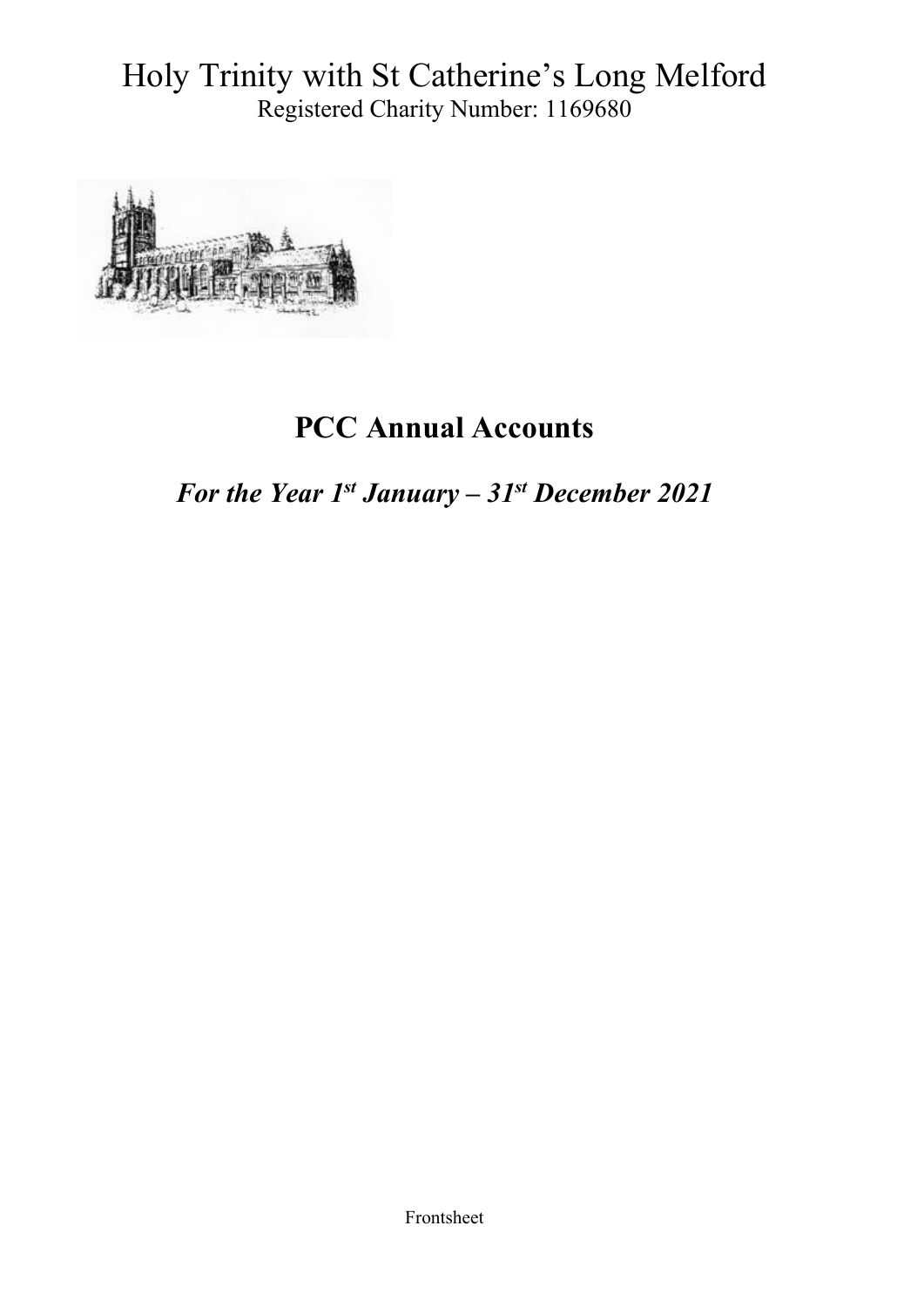# Independent Examiner Report to the Parochial Church Council of Holy Trinity Church, with St Catherine's Long Melford

I report on the accounts of the PCC for the year ended 31st December 2021 which are set out on pages 1 to 10.

Respective responsibility of the PCC (the Trustees), and Independent Examiner The PCC are responsible for the preparation of the accounts. The PCC consider that an audit is not required for this year under section 144(2) of the Charities Act 2011 (the 2011 Act) and that an independent examination is needed.

It is my responsibility to:

- a) Examine the accounts under section 145 of the 2011 Act;
- b) Follow the procedures laid down in the general direction given by the Charity Commission under section 145(5)(b) of the 2011 Act; and
- c) State whether particular matters have come to my attention.

# **Basis of Independent Examiners Report**

My examination was carried out in accordance with the general directions given by the Charity Commission. An examination includes a review of the accounting records kept by the PCC and a comparison of the accounts presented with those records. It also includes consideration of any unusual items or disclosures in the accounts, and seeking explanations from you as the Trustees concerning any such matters. The procedures undertaken do not provide all the evidence that would be required in a full audit and consequently no opinion is given as to whether the accounts present "a true and fair view", and the report is limited to those matters set out in the statement below.

# **Independent Examiner Statement**

In connection with my examination no matters have come to my attention:

- 1. which give me reasonable cause to believe that, in any material respect, the requirements
	- to keep accounting records in accordance with section 130 of the 2011 Act or  $1a.$
	- to prepare accounts which accord with these accounting records and comply with  $1<sub>b</sub>$ the accounting requirements of the 2011 Act

have not been met, or

2. to which in my opinion, attention should be drawn in order to enable a proper understanding of the accounts to be reached.

Signed:

 $NJP$ 

Neil J Pearson

Dated:

March 7 2022

**Address:** 87 High Street, Bildeston, Suffolk IP7 7ER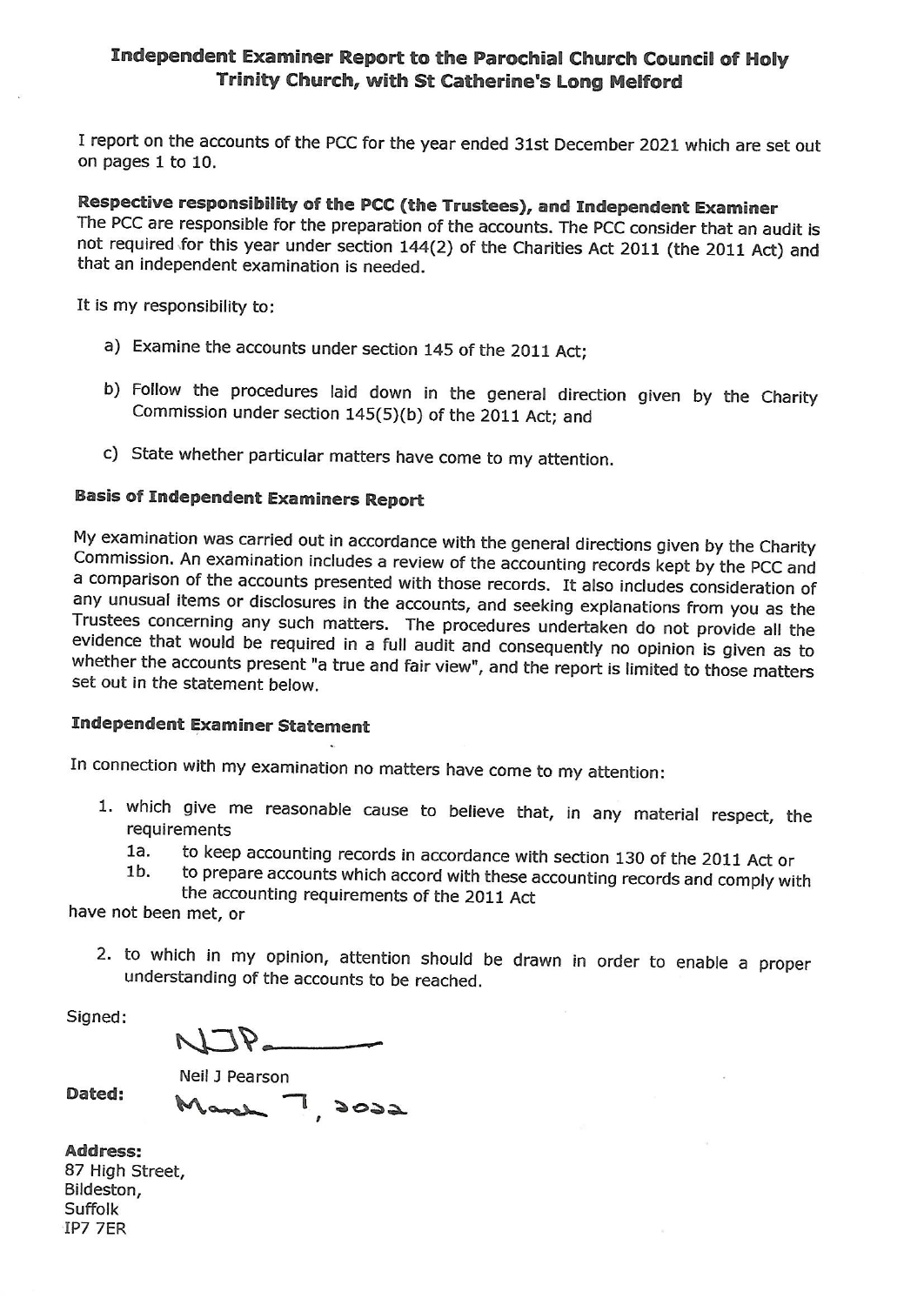# **Parochial Church Council of Holy Trinity with St Catherines Long Melford Suffolk Statement of financial activities for year ending 31st December 2021**

# **INCOMING RESOURCES**

|                                    |                | Note Unrestricted        | <b>Restricted</b>        | Endowment         | <b>Total Funds</b> |           |
|------------------------------------|----------------|--------------------------|--------------------------|-------------------|--------------------|-----------|
|                                    |                | <b>Funds</b><br>£        | <b>Funds</b><br>£        | <b>Funds</b><br>£ | 2021<br>£          | 2020<br>£ |
| Incoming resources from donors     | 2a             | 98,305                   | 13,844                   | ۰                 | 112,149            | 172,344   |
| Other Voluntary incoming resources | 2 <sub>b</sub> | $\overline{\phantom{a}}$ | 3,357                    |                   | 3,357              | 863       |
| to further the Council's objects   | 2c             | 8,613                    | 93                       |                   | 8,706              | 9,505     |
| to generate funds                  | 2d             | 12.820                   | 1,513                    | ٠                 | 14,333             | 8,459     |
| Income from Investment             | 2e             | 60                       | 69                       |                   | 129                | 1,049     |
| Other ordinary incoming resources  | 2f             | 10,881                   | $\overline{\phantom{0}}$ | ٠                 | 10,881             | 10,957    |
| <b>TOTAL INCOMING RESOURCES</b>    |                | 130,679                  | 18,876                   |                   | 149,555            | 203,177   |

#### **RESOURCES EXPENDED**

|                                                           |                | <b>Unrestricted</b><br><b>Funds</b><br>£ | <b>Restricted</b><br><b>Funds</b><br>£ | <b>Endowment</b><br><b>Funds</b><br>£ | <b>Total Funds</b><br>2021<br>£ | 2020<br>£ |
|-----------------------------------------------------------|----------------|------------------------------------------|----------------------------------------|---------------------------------------|---------------------------------|-----------|
| Activities directly relating to the work<br>of the Church | 3a             | 114,377                                  | 11,163                                 |                                       | 125,540                         | 172,205   |
| Church Management & Administration                        | 3 <sub>b</sub> | 13,807                                   |                                        |                                       | 13,807                          | 10,904    |
| Cost of generating funds                                  | 3c             | 5,006                                    |                                        |                                       | 5,006                           | 4,208     |
| Grants to other charities                                 | 3d             |                                          | 3,821                                  |                                       | 3,821                           | 1,078     |
| <b>TOTAL RESOURCES EXPENDED</b>                           |                | 133,190                                  | 14,984                                 |                                       | 148,175                         | 188,394   |
| <b>NET (OUTGOING)/INCOMING RESOURCES</b>                  |                | (2, 511)                                 | 3,892                                  |                                       | 1,380                           | 14,783    |
| <b>Investment gains</b>                                   | 6              |                                          |                                        | 828                                   | 828                             | 453       |
| <b>Transfers between funds</b>                            |                | 1,829                                    | (1,829)                                |                                       |                                 |           |
| <b>Property appreciation</b>                              | 5a             |                                          |                                        |                                       |                                 | 15,000    |
| Increase in capital items                                 | 5 <sub>b</sub> | 7,400                                    |                                        |                                       | 7,400                           | 310       |
| Capital items written off                                 | 5 <sub>b</sub> | (4,019)                                  |                                        |                                       | (4,019)                         |           |
| <b>Depreciation</b>                                       | 5 <sub>b</sub> | (1,403)                                  |                                        |                                       | (1,403)                         | (3, 107)  |
| Increase/(decrease) in shop stock                         | 5 <sub>c</sub> | (614)                                    |                                        |                                       | (614)                           | 2,745     |
| <b>NET MOVEMENT IN FUNDS</b>                              |                | 682                                      | 2,063                                  | 828                                   | 3,572                           | 30,184    |
| <b>BALANCES BROUGHT FORWARD</b><br>AT 1st JANUARY         |                | 526,036                                  | 132,634                                | 7,178                                 | 665,848                         | 635,664   |
| <b>BALANCES CARRIED FORWARD</b><br>AT 31st DECEMBER       |                | 526,718                                  | 134,697                                | 8,006                                 | 669,420                         | 665,848   |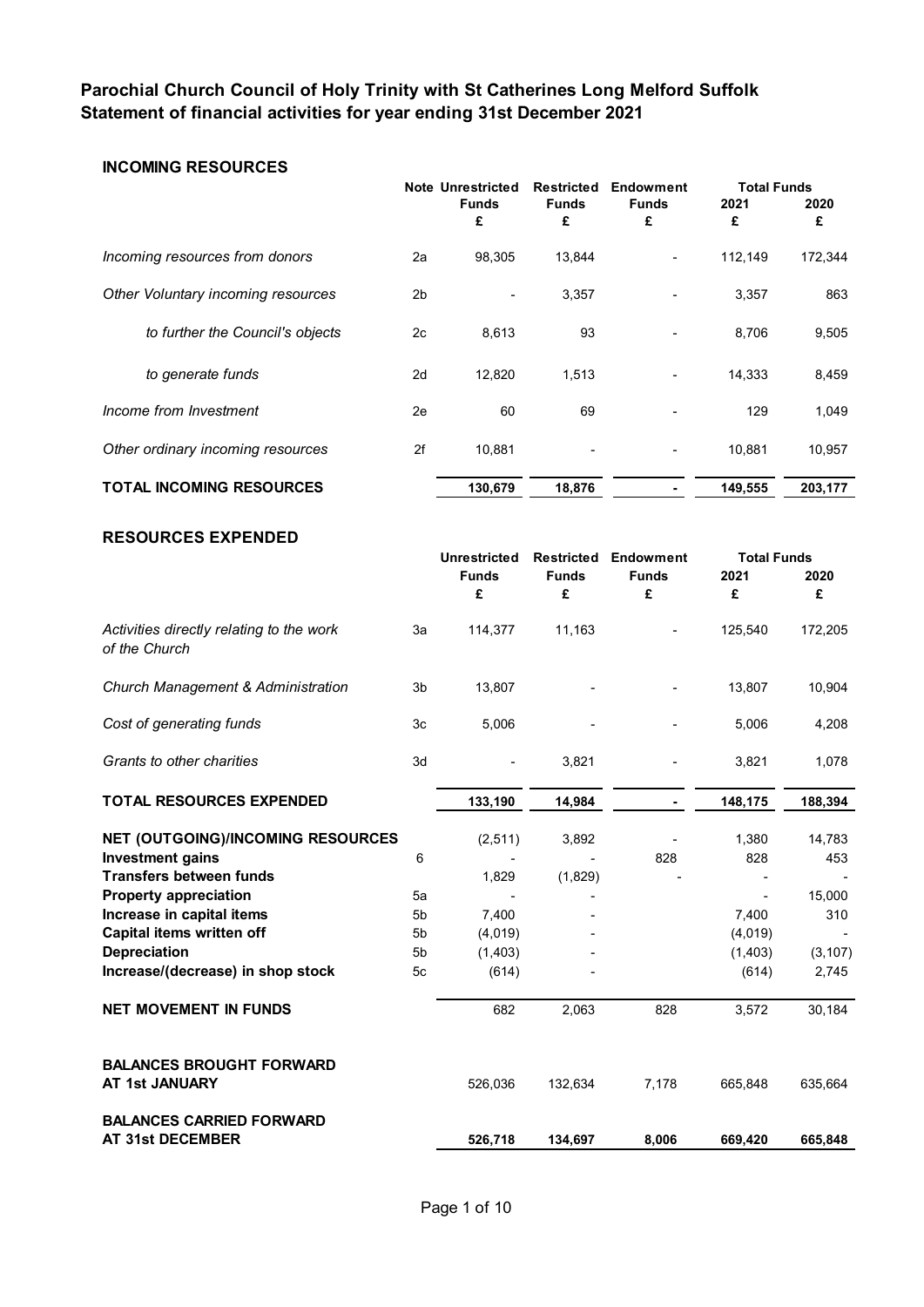# Parochial Church Council of Holy Trinity with St Catherines Long Melford Suffolk Balance sheet as at 31st December 2021

|                       |                              | <b>Note</b>    | 2021<br>£ | 2020<br>£ |
|-----------------------|------------------------------|----------------|-----------|-----------|
| <b>FIXED ASSETS</b>   |                              |                |           |           |
|                       | <b>Tangible Fixed Assets</b> | 5a&b           | 366,609   | 364,631   |
|                       | <b>Investment Assets</b>     | 5d             | 8,007     | 7,178     |
|                       |                              |                | 374,616   | 371,809   |
| <b>CURRENT ASSETS</b> |                              |                |           |           |
|                       | Shop Stock                   | 5c             | 10,017    | 10,631    |
|                       | Short Term Deposits          |                | 248,275   | 248,145   |
|                       | Cash in Current Account      |                | 33,612    | 41,525    |
|                       | <b>HMRC Debtors</b>          | $\overline{7}$ | 11,701    | 14,871    |
|                       | <b>Other Debtors</b>         |                | 575       | 239       |
|                       |                              |                | 304,180   | 315,411   |
| <b>LIABILITIES</b>    |                              |                |           |           |
|                       | Creditors                    |                | (3, 381)  | (3,056)   |
|                       | Pre-paid income              |                | (5,995)   | (18, 316) |
|                       |                              |                | (9, 376)  | (21, 372) |
|                       | <b>NET CURRENT ASSETS</b>    |                | 294,804   | 294,039   |
|                       | <b>NET TOTAL ASSETS</b>      |                | 669,420   | 665,848   |
| <b>FUNDS</b>          |                              | 6              |           |           |
|                       | Unrestricted                 |                | 526,718   | 526,036   |
|                       | Restricted                   |                | 134,697   | 132,634   |
|                       | Endowment                    |                | 8,006     | 7,178     |
|                       |                              |                | 669,420   | 665,848   |

### Chairman

The notes to the financial statements on pages 3 to 10 form part of these accounts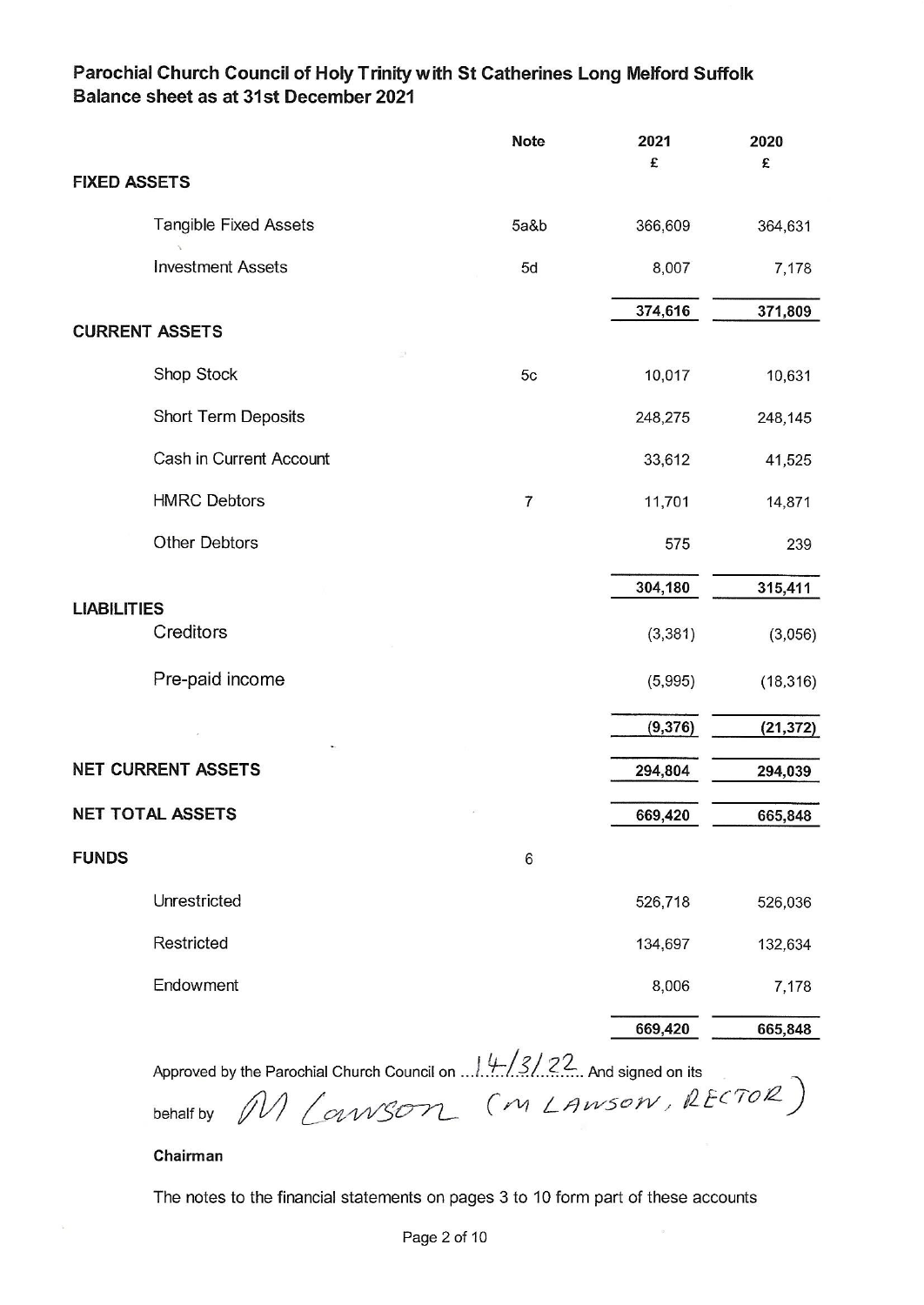# **Parochial Church Council of Holy Trinity with St. Catherine's Long Melford Suffolk Notes to the Financial Statements for year ending 31st December 2021**

### **1 ACCOUNTING POLICIES**

The financial statements have been prepared under the Charities Act 2011 and in accordance with the Church Accounting Regulations 2006 governing the individual accounts of PCCs, together with applicable accounting standards and the Statement of Required Practice, Accounting and Reporting by Charities (FRSSE SORP).

The financial statements have been prepared under the historical cost convention except for the valuation of investment assets, which are shown at market value.

#### **Funds**

The unrestricted general fund represents the funds of the PCC that are not subject to any restriction regarding their use and are available for application on the general purposes of the PCC. If some of this fund is designated for a particular purpose of the PCC (e.g. children & youth work), it is also unrestricted. Details of all of the funds are given in section 6 of these notes to the accounts.

The accounts include all transactions, assets and liabilities for which the PCC is responsible in law. They do not include the accounts of Church groups that owe their main affiliation to another body or those that are informal gatherings of church members.

#### **Incoming Resources**

#### *Voluntary Income and Capital Sources*

Collections are recognised when received by or on behalf of the PCC.

Planned giving is recognised only when received.

Income tax recoverable on Gift Aid donations is recognised when the original donation is recognised, which may be some time before the money is received from HMRC. There may be a difference between the totals initially estimated by the Cashier and finally established by the Planned Giving Officer and agreed by HMRC, and any such difference after closure of the accounts is then included in the accounts for the following year. Some Gift-Aid income is received directly from HMRC and some is received via the Parish Giving Scheme (PGS), who claim it from HMRC immediately and forward it to the PCC within days. The split of this Gift Aid income and its allocation between funds and other charities is described in section 7 of these notes to the accounts.

Grants and legacies to the PCC are accounted for only when received.

Income from online card donations and contactless card donations is accounted for net within incoming resources. Details of gross income and charges are given in section 11 of these notes to the accounts.

Funds raised by any fund-raising activity are accounted for gross, provided that information is available.

The sales from the Church Shop are all accounted for gross.

#### *Other Income*

Rental income from the letting of church premises or church property is recognised when due and received, any payments received in advance are classified as pre-paid income.

#### *Income from Investments*

Dividends are accounted for when due and payable. Interest entitlements are accounted for as they accrue. Tax recoverable on such income is recognised in the same Accounting year.

### *Gains and Losses on Investments*

Realised gains or losses are recognised when investments are sold. Unrealised gains or losses are accounted for on revaluation of investments at 31st December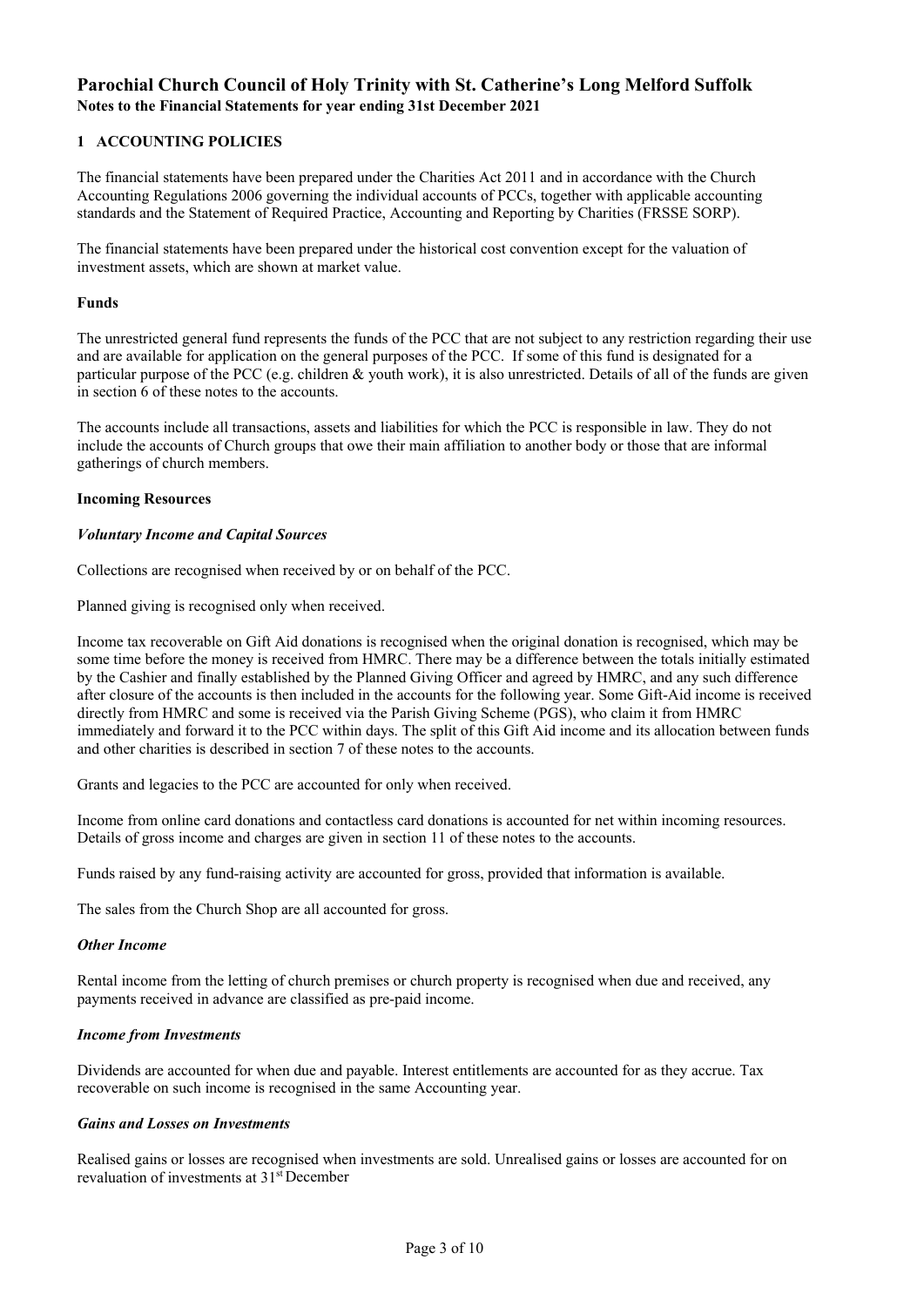#### **Resources Expended**

#### *Activities directly relating to the work of the Church*

The Diocesan Parish Share is accounted for when paid.

All known liabilities for payments at  $31<sup>st</sup>$  December are provided for in these accounts as an operational liability and are shown as Creditors in the Balance Sheet.

Any significant but unquantifiable liability is assessed as close as possible to the expected value and provisioned accordingly within accruals.

#### *Grants*

Grants and donations made to other charities by the PCC are accounted for when paid over or when awarded, if that award creates a binding obligation on the PCC. Any applicable Gift-Aid is credited at the time of the grant or donation and claimed in due course from HMRC

#### **Fixed Assets**

#### *Consecrated Property and moveable Church Furnishings*

Consecrated and Benefice Property is not included in the accounts in accordance with sections 10(2)(a) and (c) of the Charities Act 2011. Heritage assets are not accounted for as they do not form part of the objects of the PCC.

Moveable Church Furnishings held by the Rector and Churchwardens on special trust for the PCC, and which require a faculty for disposal are accounted as inalienable property unless consecrated. They are listed in the Church Inventory which can be inspected at any reasonable time.

For inalienable property acquired prior to the Year 2000 there is insufficient cost information available and therefore such assets are not valued in the accounts. Large items acquired since 1 January 2000 have been capitalised and depreciated in the accounts together with other assets that are able to have been valued, over their currently anticipated useful economic life. Depreciation is usually calculated as 25% of the reducing balance per annum.

A re-valuation of all tangible assets within and around the Church buildings, to estimate their actual practical value, is carried out on occasions to ensure a realistic value for these assets.

All expenditure in the year on consecrated or beneficed buildings or on the repair of moveable church furnishings acquired before 1 January 2004 is written off.

#### *Other Fixtures, Fittings or Office Equipment*

Equipment used within the Church premises is normally depreciated at 25% of the reducing balance per annum.

Any item of equipment with a purchase price of less than  $\pounds$ 1,000 may be written off when the asset is acquired, in accordance with the latest Church Accounting Regulations and as agreed by the PCC in January 2017. Any existing individual item with a residual value of less than £100 is written off, and assets with a higher value may be written off where appropriate.

#### *Investments*

Investments are valued at market value at 31st December

#### *Current (Cash) Assets*

Amounts owing to the PCC at 31<sup>st</sup> December in respect of fees, rents, Gift Aid or any other income are shown as Debtors, less provision for amounts which may prove uncollectable

Short term deposits include cash held on deposit with the CBF (CCLA) Church of England Funds.

Any outstanding advance payments at the end of the year are shown within Debtors or are deducted from pre-paid income, whichever is judged the more appropriate for the item in question.

#### **Transitory Income**

In accordance with the SORP, transitory income which passes through the PCC account as agent is not included in the SOFA, but major items are commented upon briefly in section 10 of these notes to the accounts.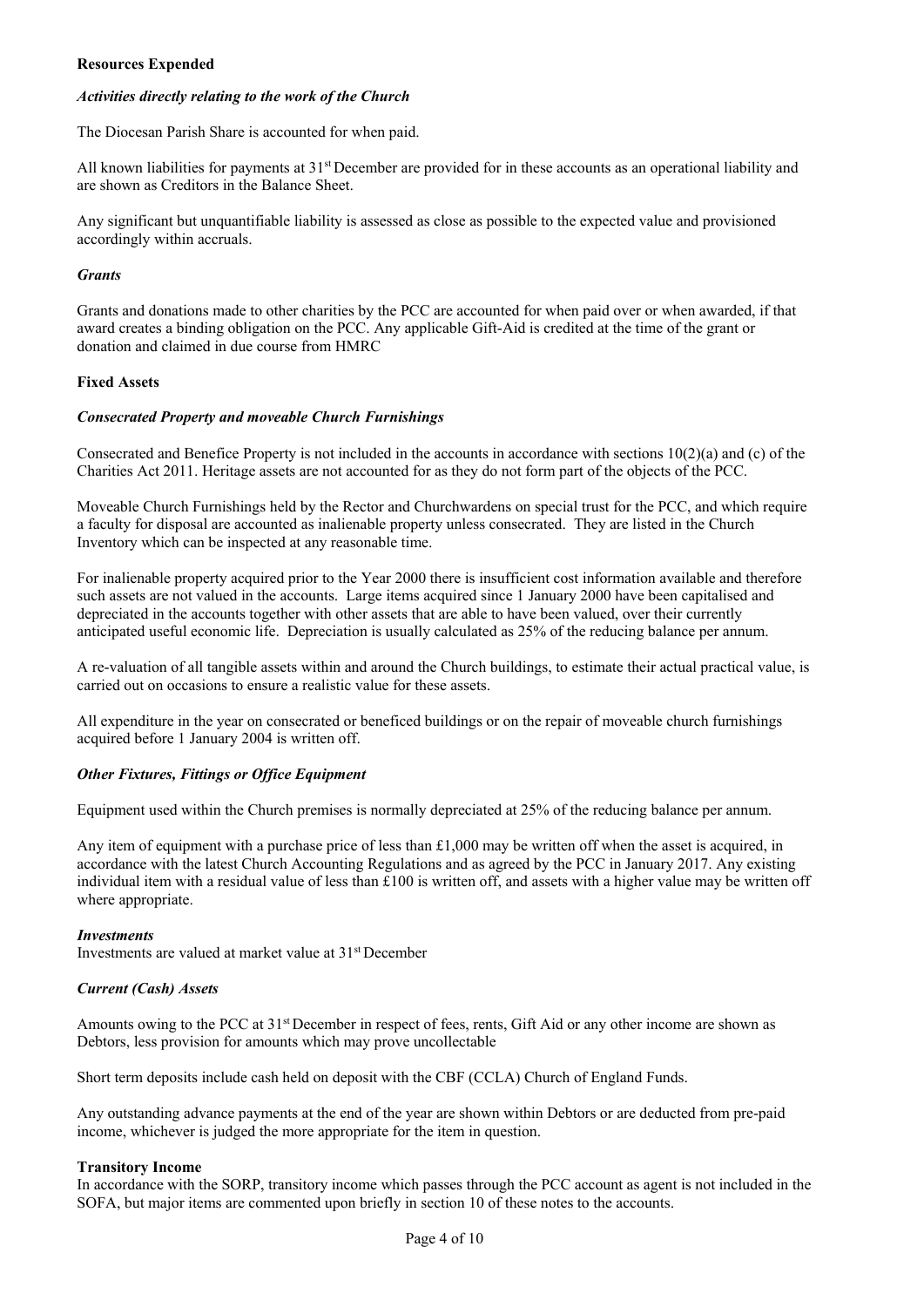# **Parochial Church Council of Holy Trinity with St Catherines Long Melford Suffolk Notes to the financial statements for year ending 31st December 2021**

# **2 INCOMING RESOURCES**

|                                           |    | <b>Unrestricted</b>      | <b>Restricted</b> | <b>Endowment</b> | <b>Total Funds</b> |         |
|-------------------------------------------|----|--------------------------|-------------------|------------------|--------------------|---------|
|                                           |    | <b>Funds</b>             | <b>Funds</b>      | <b>Funds</b>     | 2021               | 2020    |
|                                           |    | £                        | £                 | £                | £                  | £       |
| 2(a) Incoming resources from donors       |    |                          |                   |                  |                    |         |
| Standing Orders, BACS and PGS             |    | 44,330                   |                   |                  | 44,330             | 39,381  |
| Numbered White Envelopes                  |    | 5,829                    |                   |                  | 5,829              | 6,165   |
| Unrestricted G-Aided Yellow Envelopes     |    | 1,540                    |                   |                  | 1,540              | 1,405   |
| Loose Collections at 10:30 Holy Trinity   |    | 2,666                    |                   |                  | 2,666              | 1,560   |
| Other Holy Trinity loose collections      |    | 1,190                    |                   |                  | 1,190              | 424     |
| St. Catherines loose collections          |    | 50                       |                   |                  | 50                 | 5       |
| Other small non-GA donations in church    | 11 | 9,826                    | 158               |                  | 9,984              | 4,092   |
| Received for stained glass restoration    |    |                          | 2,683             |                  | 2,683              | 97,156  |
| Grants and sundry small donations         |    | 1,433                    | 526               |                  | 1,959              | 2,432   |
| Gift Aid recovered on all donations       | 7  | 14,023                   | 1,077             |                  | 15,100             | 17,178  |
| Legacies                                  |    | 17,418                   | 9,400             |                  | 26,818             | 2,546   |
|                                           |    | 98,305                   | 13,844            |                  | 112,149            | 172,344 |
| 2(b) Other voluntary incoming resources   |    |                          |                   |                  |                    |         |
| Donations for other charities etc.        |    |                          | 3,357             |                  | 3,357              | 863     |
|                                           |    | $\overline{\phantom{a}}$ | 3,357             |                  | 3,357              | 863     |
| 2(c) Income from operating activities:    |    |                          |                   |                  |                    |         |
| to further the Council's objects          |    |                          |                   |                  |                    |         |
| Weddings & Funerals Stat Fees             |    | 4,517                    |                   |                  | 4,517              | 2,223   |
| Weddings & Funerals Other                 |    | 4,096                    |                   |                  | 4,096              | 3,297   |
| <b>Magazine Sales</b>                     |    |                          |                   |                  |                    | 848     |
| Children's & Youth Work Donations         |    |                          | 93                |                  | 93                 | 3,137   |
|                                           |    | 8,613                    | 93                |                  | 8,706              | 9,505   |
| 2(d) Income from operating activities:    |    |                          |                   |                  |                    |         |
| To generate funds                         |    |                          |                   |                  |                    |         |
| <b>Magazine Advertisements</b>            |    |                          |                   |                  |                    | 1,671   |
| Hire of Church Buildings                  |    | 1,428                    | 1,250             |                  | 2,678              | 380     |
| <b>Festive Melford</b>                    |    | 546                      |                   |                  | 546                |         |
| St Catherine's Coffee & Cake              |    |                          |                   |                  |                    |         |
|                                           |    | 88                       |                   |                  | 88                 | 53      |
| <b>HCT Ride &amp; Stride</b>              |    | 538                      |                   |                  | 538                | 541     |
| Donations for logs                        |    |                          |                   |                  |                    | 80      |
| Sale of Church Calendars                  |    | 25                       |                   |                  | 25                 | 1,040   |
| Ian Steward's Barrell Organ               |    | 90                       |                   |                  | 90                 |         |
| Flower Fund Revenue (excl. weddings)      |    |                          |                   |                  |                    | 246     |
| <b>Bell Fund Revenue</b>                  |    |                          | 90                |                  | 90                 |         |
| Matthew's Bike ride, before GA            |    |                          | 173               |                  | 173                |         |
| New Years Eve Social                      |    |                          |                   |                  |                    | 66      |
| <b>Shop Receipts</b>                      | 12 | 10,105                   |                   |                  | 10,105             | 4,382   |
|                                           |    | 12,820                   | 1,513             |                  | 14,333             | 8,459   |
| 2(e) Income from Investment               |    |                          |                   |                  |                    |         |
| Dividends & Interest                      |    | 60                       | 69                |                  | 129                | 1,049   |
|                                           |    |                          |                   |                  |                    |         |
|                                           |    | 60                       | 69                |                  | 129                | 1,049   |
|                                           |    |                          |                   |                  |                    |         |
| Other ordinary incoming resources<br>2(f) |    |                          |                   |                  |                    |         |
| Rental Income from Convallaria            |    | 10,881                   |                   |                  | 10,881             | 10,957  |
|                                           |    | 10,881                   |                   |                  | 10,881             | 10,957  |
|                                           |    |                          |                   |                  |                    |         |
| <b>TOTAL INCOMING RESOURCES</b>           |    | 130,679                  | 18,876            |                  | 149,555            | 203,177 |
|                                           |    |                          |                   |                  |                    |         |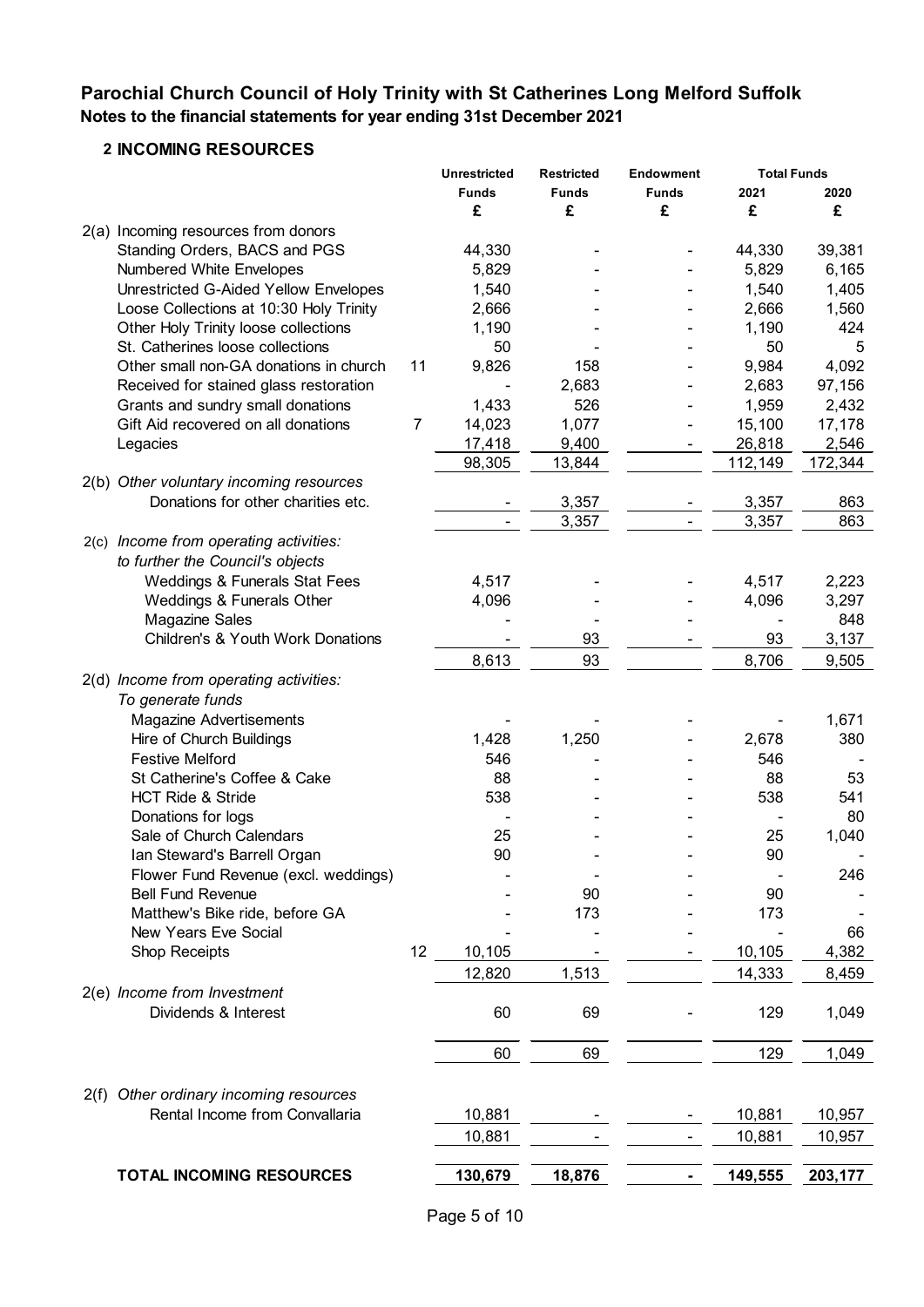# **Parochial Church Council of Holy Trinity with St Catherines Long Melford Suffolk Notes to the financial statements for year ending 31st December 2021**

| <b>3 RESOURCES EXPENDED</b>                                    |                         | <b>Unrestricted Restricted</b><br><b>Funds</b> | <b>Funds</b>   | <b>Endowment</b><br><b>Funds</b> | <b>Total Funds</b><br>2021 | 2020    |
|----------------------------------------------------------------|-------------------------|------------------------------------------------|----------------|----------------------------------|----------------------------|---------|
|                                                                |                         | £                                              | £              | £                                | £                          | £       |
| 3(a) Activities directly relating to the work<br>of the Church |                         |                                                |                |                                  |                            |         |
| Parish Share                                                   |                         | 59,051                                         |                |                                  | 59,051                     | 58,512  |
| Other Ministry & Mission costs                                 |                         | 4,265                                          |                |                                  | 4,265                      | 5,294   |
| <b>Church Running Expenses</b>                                 |                         |                                                |                |                                  |                            |         |
| <b>Utilities</b>                                               |                         | 2,355                                          |                |                                  | 2,355                      | 6,451   |
| Insurance                                                      |                         | 4,869                                          | 2,000          |                                  | 6,869                      | 6,317   |
| New Facilities and Equipment                                   |                         | 22,098                                         | 5,301          |                                  | 27,399                     | 310     |
| <b>General Repairs &amp; Cleaning</b>                          |                         | 4,925                                          |                |                                  | 4,925                      | 5,271   |
| <b>Stained Glass Restoration</b>                               |                         |                                                |                |                                  |                            | 70,492  |
| Other Holy Trinity Restoration                                 |                         |                                                | 836            |                                  | 836                        | 3,226   |
| <b>Bell Expenses</b>                                           |                         |                                                | 60             |                                  | 60                         |         |
| Flowers (excl. Weddings & Funerals)                            |                         |                                                | 96             |                                  | 96                         | 10      |
| Organist fees (excl. transitory)                               | 4                       | 4,860                                          |                |                                  | 4,860                      | 3,870   |
| Other music costs                                              |                         | 706                                            |                |                                  | 706                        | 566     |
| Parish Magazine Printing                                       |                         |                                                |                |                                  |                            | 364     |
| Specific children's, youth & family work                       | 4                       | 11,248                                         | 2,870          |                                  | 14,118                     | 11,522  |
|                                                                |                         | 114,377                                        | 11,163         |                                  | 125,540                    | 172,205 |
|                                                                |                         |                                                |                |                                  |                            |         |
| 3(b) Church Management & Administration                        |                         |                                                |                |                                  |                            |         |
| Administrator Time & Expenses                                  | $\overline{\mathbf{4}}$ | 10,470                                         |                |                                  | 10,470                     | 8,676   |
| <b>Other Administration Costs</b>                              |                         | 1,517                                          |                |                                  | 1,517                      | 1,528   |
| Maintenance & running costs of Convallaria                     |                         | 1,820                                          |                |                                  | 1,820                      | 700     |
|                                                                |                         | 13,807                                         |                |                                  | 13,807                     | 10,904  |
| 3(c) Cost of generating funds                                  |                         |                                                |                |                                  |                            |         |
| Shop purchases, charges and costs                              | 12                      | 5,006                                          |                |                                  | 5,006                      | 4,157   |
| Fund raising events expenses                                   |                         |                                                |                |                                  |                            | 51      |
|                                                                |                         | 5,006                                          | $\blacksquare$ |                                  | 5,006                      | 4,208   |
| 3(d) Grants to other charities                                 |                         |                                                |                |                                  |                            |         |
| Kagera, from Lent appeal                                       |                         |                                                | 853            |                                  | 853                        | 381     |
| Number 72, from Lent Appeal                                    |                         |                                                | 853            |                                  | 853                        |         |
| Edens project, Sudbury                                         |                         |                                                | 175            |                                  | 175                        | 300     |
| St. Nicholas Hospice                                           |                         |                                                | 450            |                                  | 450                        | 381     |
| <b>Water Aid</b>                                               |                         |                                                |                |                                  |                            | 16      |
| <b>FLUMPS</b>                                                  |                         |                                                | 488            |                                  | 488                        |         |
| Royal British Legion                                           |                         |                                                | 562            |                                  | 562                        |         |
| <b>Barnardiston PCC</b>                                        |                         |                                                | 148            |                                  | 148                        |         |
| Alpheton & Shimpling PCC                                       |                         |                                                | 195            |                                  | 195                        |         |
| <b>Lawshall PCC</b>                                            |                         |                                                | 98             |                                  | 98                         |         |
|                                                                |                         |                                                | 3,821          |                                  | 3,821                      | 1,078   |
| <b>TOTAL RESOURCES EXPENDED</b>                                |                         | 133,190                                        | 14,984         |                                  | 148,175                    | 188,394 |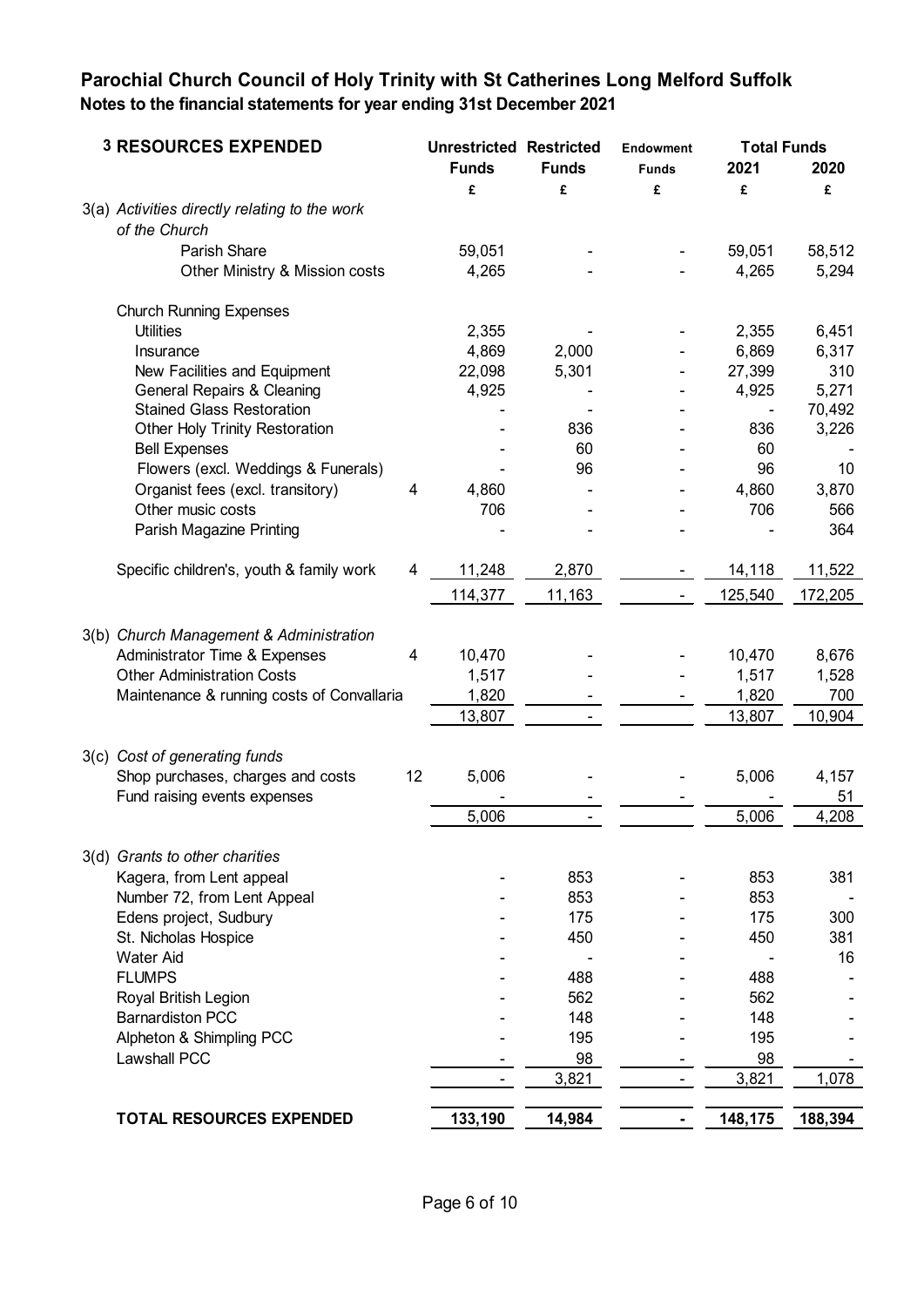# **4. PAYMENTS TO INDIVIDUALS FOR SERVICES SUPPLIED**

The PCC has no employees but makes payments at agreed rates to self-employed individuals who supply their services as required. Payments in 2021 and 2020 were:

|                                      |         | 2021          | 2020  |
|--------------------------------------|---------|---------------|-------|
| Payments to Administrator:           |         | 10.470        | 8.676 |
| Payments to Organists:               |         | 4.860         | 3.870 |
| Payments to Children & Youth Worker: |         | 12,748 11,349 |       |
|                                      | Totals: | 28,078 23,894 |       |

In accordance with the SORP, the above figures do not include any transitory income (e.g. payments to organists through the PCC for weddings and funerals), but do include payment of properly-approved expenses to the administrator and youth worker. The youth worker payments above do not include all purchases of children/youth-related equipment, or some items for Messy Church or Connect.

No payments were made to PCC members apart from transitory income (e.g. verger, bells and chorister fees), and properly-approved reimbursement of incurred expenses.

# **5. FIXED ASSETS FOR USE BY THE PCC**

# 5(a) *The House 'Convallaria' in Bridge Street*

This was received as part of a legacy in 2015 and its value at the end of 2016, after major refurbishments and improvements, was estimated at £330,000. Its value at the end of 2020, taking into account house price changes locally over the previous 4 years, was conservatively re-estimated at £355,000. The property has been occupied since October 2019 and the rent up to March 2022 has been received, and is classified as pre-paid income until it becomes due. Use of this rental income is described in section 8.

### 5(b) *Other Tangible Fixed Assets*

Fixed tangible assets considered to be the property of the PCC include the furniture in the shop and some other parts of the church buildings, fire equipment, heating systems in the Lady Chapel and St. Catherine's, alarm and bird-proofing systems, storage sheds, some carpets, sound and video systems. The value of these assets is regularly updated and revised to ensure that they are reasonably well aligned with the Church Terrier, insofar as this is permitted by the charity accountancy regulations.

A major upgrade to the sound/video/livestreaming system was carried out in 2021, at a total cost of over £14,000. The asset value of this new equipment has been estimated roughly at £7,000. The other asset value increase in 2021 was due to two new gazebos at St. Caths, and asset write-offs in 2021 came to a total of just over £4,000.

Based on these additions, write-offs and a nominal depreciation of 25% pa, the value of the tangible assets within and around the church buildings has been revised to a rough figure of £11,609 as of the end of 2021. Adding this to the estimated value of Convallaria gives the figure of £366,609 for tangible fixed assets quoted in the Balance Sheet. The valuation revisions are shown in the SOFA.

# 5(c) *Shop Stock*

It was again not easily possible to carry out a full stock-take at the end of 2021 because of the Covid-19 restrictions, so based on the start-of-year value, sales during the year and an estimate by the shop managers of the sale value of the new stock purchased, the value of the stock at year end has been estimated at £10,017 as shown in the Balance Sheet. The estimated change in stock value is shown in the SOFA.

# 5(d) *Investment and Endowment Funds*

The PCC no longer has any investment funds apart from two permanent endowment funds which are held by the diocese. These are detailed as part of section 6. The increase in their value is shown in the SOFA and their total value at the end of 2021, as entered in the Balance Sheet, was £8,007.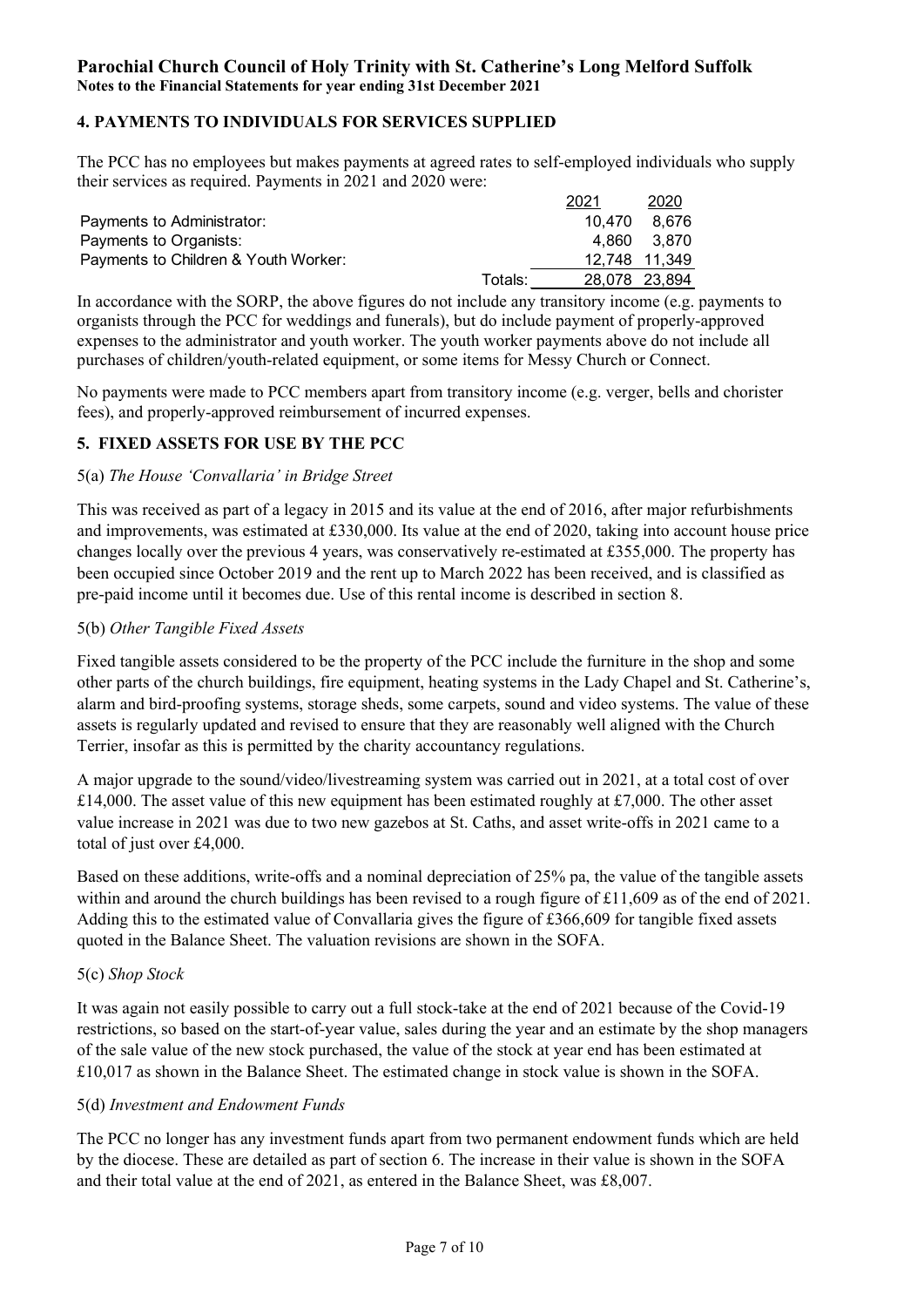### **6. DETAILS OF FUNDS**

| Value at<br>31/12/20 | <b>Fund Title</b>                      | Value at<br>31/12/21 |
|----------------------|----------------------------------------|----------------------|
| 150,773              | Unrestricted General Fund              | 150,091              |
| 18,846               | Preservation & Protection Fund         | 27,870               |
| 1,828                | <b>Gourmet Gang Catering Account</b>   | 0                    |
| 4,946                | <b>Bell Fund</b>                       | 4,978                |
| 642                  | <b>Flower Fund</b>                     | 546                  |
| 2,793                | Children & Youth Fund                  | 40                   |
| 7,223                | Organ Fund                             | 7,244                |
| 29,511               | <b>Stained Glass Fund</b>              | 32,778               |
| 62,045               | Restoration Fund (Closed to additions) | 61,241               |
| 4,799                | Appeal Fund (Spent out and closed)     | 0                    |
| 283,407              |                                        | 284,788              |
|                      | <b>Endowment Funds</b>                 |                      |
| 430                  | Charlotte Allen Churchyard Trust       | 479                  |
| 6.749                | Miss Sophia Louise Faulkner Trust      | 7,528                |

The name of each fund, and the amounts held in them at the start and end of 2021, are given below.

The *Unrestricted General Fund* is the main operating fund of the PCC. All unrestricted transactions described in the SOFA, and in the details given in the incoming & outgoing resources sheets, relate to this fund.

*The Preservation & Protection Fund* is a fund set up to receive donations restricted to the preservation and maintenance of the general fabric of Holy Trinity Church building, including the major part of the insurance if required. Any donations, legacies or fundraising income specifically for the church building, and not for the wider ministry and mission of the Church, are now normally allocated to this fund.

**The Bell Fund** receives contributions from donors and visiting bands specifically for the maintenance of the bells and frame at Holy Trinity.

*The Flower Fund* is used to buy flowers and related material for the decoration of the church and receives payments or donations specifically for that purpose.

**The Children & Youth Fund** is a fund restricted to paying for the work with children, families and young people. This includes Messy Church, the Fusion youth group, the Connect mother & toddler group at St. Catherine's, and any other family and youth initiatives.

*The Organ Fund* was set up during 2018 to receive donations and fundraising revenue towards major refurbishment and enhancement of the church organ.

*The Stained-Glass Fund* was set up during 2019 to handle the money received and paid out for the work on the restoration and protection of the eight medieval stained-glass windows. All donations, fundraising and grants for the stained-glass work are paid into this fund, and all payments by the PCC for that restoration and protection work are made from it.

The above seven funds are currently active, and are expected to remain active in 2022 and beyond.

*The Gourmet Gang Fund* was a fund set up to account for the income and expenses of the Church catering volunteers. Income was to be used firstly to improve the Church catering facilities with any surplus to be used for any other Church activity as determined by the members of the Gourmet Gang. This group has ceased to operate and agreed to transfer the balance of this fund to the General Fund.

*The Restoration Fund* is closed to new donations and will eventually be spent out as building restoration work proceeds. Donations restricted to restoration can now be made to the Preservation & Protection Fund.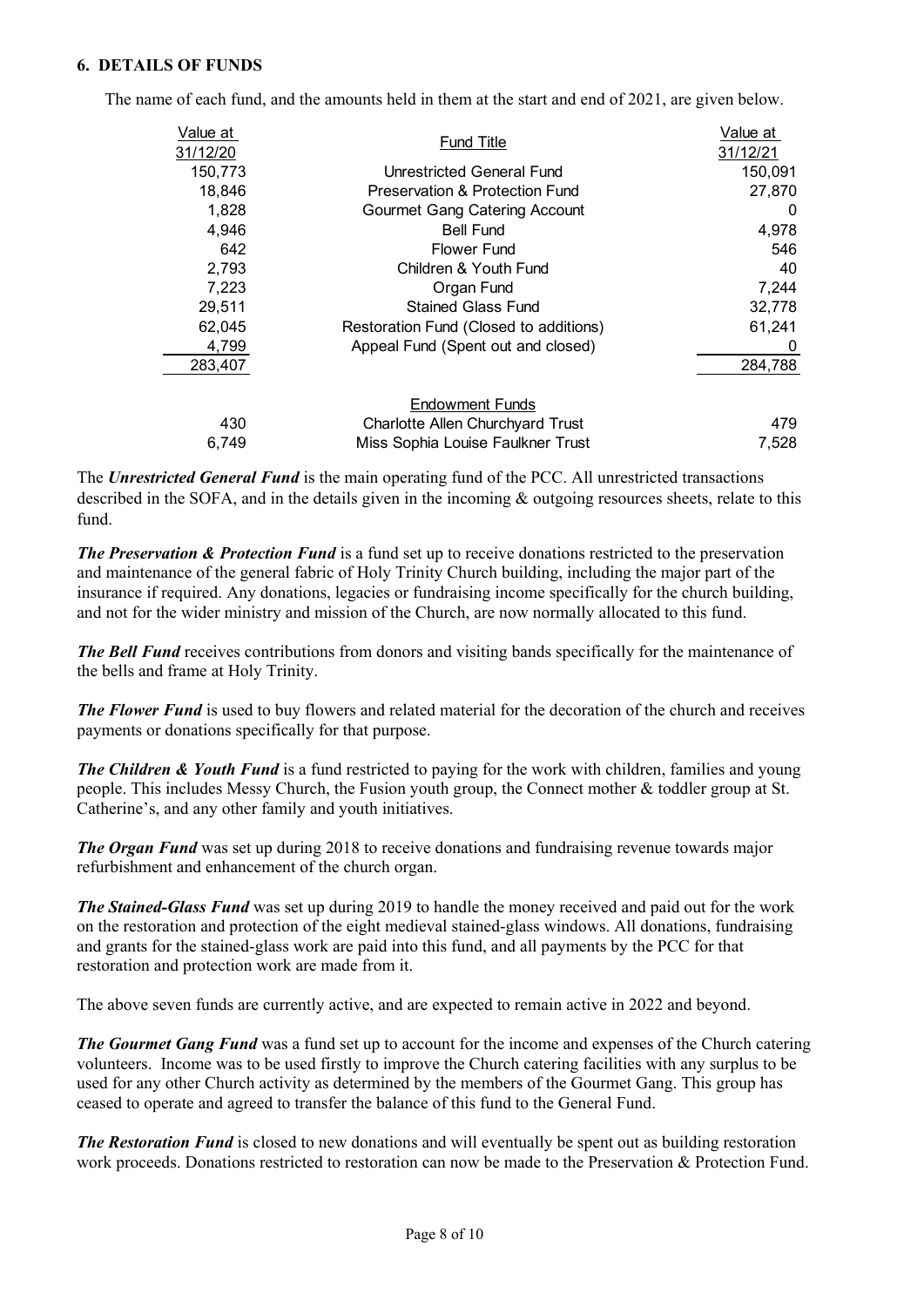*The Appeal Fund* was a fund set up to account for any donations that may accrue and any expense incurred with regard to the Heat/Light/Sound/ Bells appeal launched in 2007. During 2021, this fund was used to pay for some of the work done to upgrade the electricity supply to the church in order to improve the heating system and also to pay for some of the sound-related aspects of the livestreaming system, and in covering that work this fund was spent out and closed..

*The Charlotte Allen Churchyard Trust* is for keeping in good order and condition the Churchyard and requesting that the graves and memorials of William and Charlotte Richold and of Charlotte Allen and her husband be given adequate attention. This is a permanent endowment fund held by the diocese.

*The Miss Sophia Louise Faulkner Trust* is an endowment fund for the upkeep of the memorial window in memory of Miss Faulkner's father and mother and for general repair of the church. This too is a permanent endowment fund held by the diocese.

The capital appreciation of these two endowment funds is shown as an endowment gain in the SOFA, and their total capital value is listed under investment fixed assets in the Balance Sheet.

# **Separate but Related Charity**

# *Friends of Long Melford Church Building Trust*

This is an independently registered charity (commission no. 1069008) whose purpose is defined as 'To administer funds and trusts to assist the PCC in the repair of the fabric of Holy Trinity Church, Long Melford'.

One of the important elements of the PCC's relationship with the Friends is the project to preserve the medieval glass, for which the Friends hold restricted funds donated by members of the Clopton family.

# **7. INCOME TAX RECOVERED FROM HMRC THROUGH GIFT AID**

Some of the income in this category is received by the PCC direct from HMRC as a result of our Gift-Aid claim, and some is received via PGS (Parish Giving Scheme) who immediately claim the money on behalf of the PCC and forward it directly to us. The split of this income, and its subsequent distribution to the respective funds and charities, is shown in the tables below.

| Sources of Tax Recovered Through Gift-Aid, and its Allocation |
|---------------------------------------------------------------|
|---------------------------------------------------------------|

|                                                     | 202      | 2020   |
|-----------------------------------------------------|----------|--------|
| Received Directly from HMRC:                        | 11,701   | 14,871 |
| Received via PGS (Parish Giving Scheme):            | 3,399    | 2,407  |
| Total:                                              | 15,100   | 17,278 |
|                                                     |          |        |
| Donations to Charities through the Church account:  | 376      | 216    |
| Children, Youth & Family Work:                      | 23       | 784    |
| Stained Glass Fund:                                 | 568      | 3,068  |
| Preservation and Protection (Rector's sponsorship): | 22       | 0      |
| Forwarded from Rector's sposorship:                 | 88       | 0      |
| Share of Benefice Donation to Alpheton & Shimpling: | $\Omega$ | 100    |
| Unrestricted:                                       | 14.023   | 13,110 |
| Total:                                              | 15.100   | 17.278 |

# **8. FUNDING OF CHILDREN, FAMILY AND YOUTH WORK COSTS**

The rental income from the house mentioned in  $5(a)$ , after an allowance for routine upkeep and maintenance costs, has been designated by the PCC to fund Children and Youth work. In addition, the Children & Youth fund receives, on occasions, donations or fundraising revenue specifically restricted for that purpose. In 2021, this work needed to be supplemented by an additional  $\text{\pounds}2,187$  from the General Fund, but this needs to be balanced against the surplus for children/youth restricted and designated funding of £2,800, which was achieved in 2020.